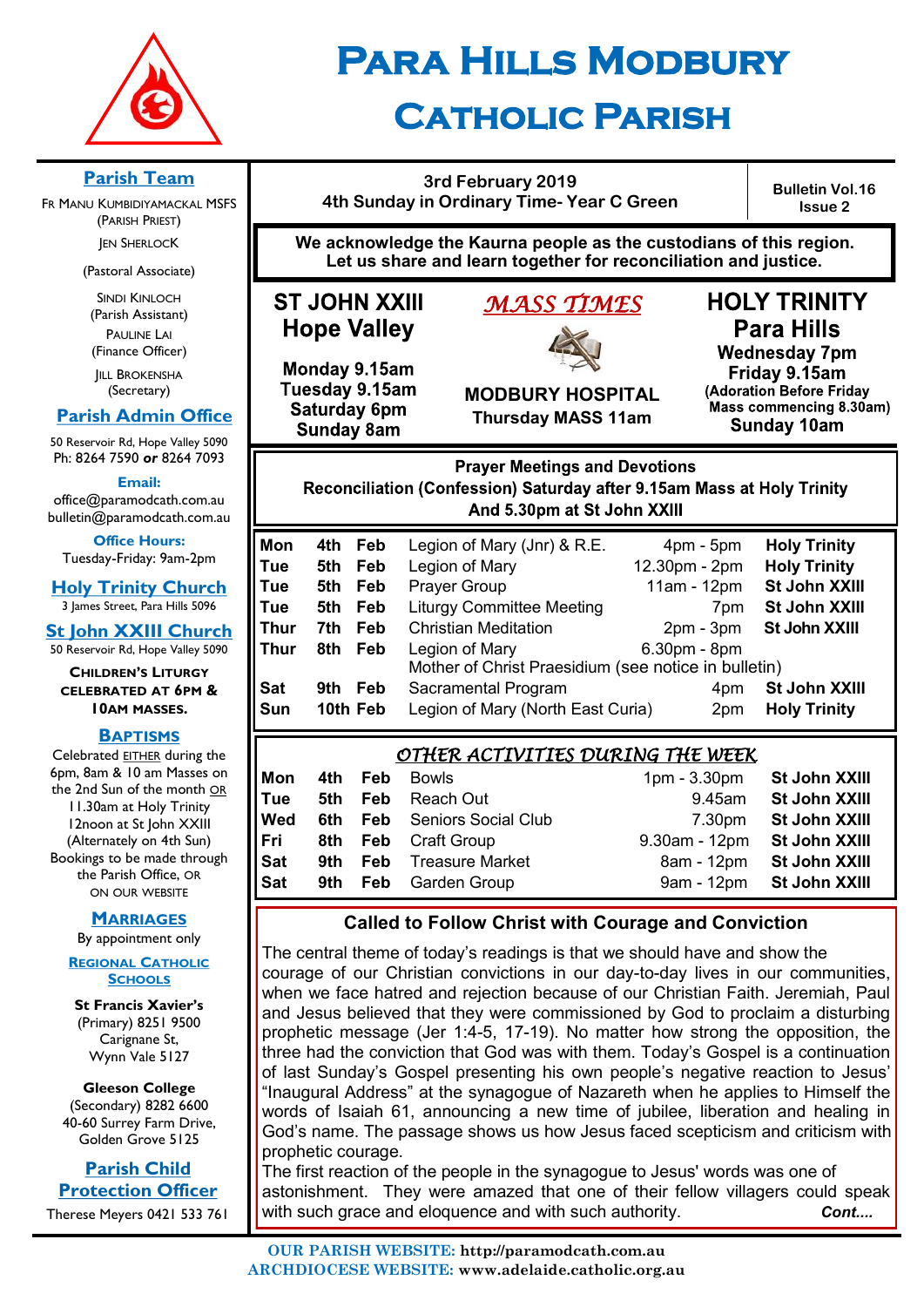#### *Cont....*

But their amazement turned into displeasure when, during his "Inaugural Address" or "Mission Statement," Jesus took upon himself the identity of a prophet, different from the image of the miracle-worker that people wished to see. Their displeasure turned into anger when Jesus claimed that he was the promised Messiah of Isaiah's prophecy. They challenged his Messianic claim, asking, "Isn't this the son of Joseph, the carpenter?" They could not understand how a mere carpenter could be the Messiah who would liberate them from Roman rule and re-establish the Davidic kingdom. The challenge of "Physician, heal yourself!" in Nazareth is probably meant to be paralleled with "If you are the 'King of the Jews,' then save yourself," the taunt at the end of the Gospel, as Jesus hangs on the cross dying. Jesus explained their attitude by saying "No prophet is accepted in his native place." Jesus clearly establishes himself as a figure in the prophetic line, a theme that Luke will highlight repeatedly, in order to show that Jesus is in continuity with (and not a break from) the earlier tradition of Judaism.

The story of Jesus' rejection in his own hometown is a story that Christianity can identify with in this modern world as well. Perhaps we have experienced the pain of rejection, betrayal, abandonment, violated trust, neglect or abuse even in our own personal lives. Let us as true followers of Christ face rejection with prophetic courage and optimism. By our Baptism, God calls us to be

prophets like Jesus, sharing his prophetic mission. The task of a prophet is to speak and to live out God's truth. We must never be afraid of this call, for it is Jesus who will supply us with the courage, the words and the deeds we will need to oppose the many evils in our society. We need to follow Christ, not political correctness, and to speak the truth of Christ without being hypocritical or disrespectful. We must never remain silent in the face of

evil for fear of being thought "politically incorrect." Jesus was not against conflict if it promoted truth. He taught us to give respect and freedom without condoning or encouraging sinful behaviour. We live in a pluralistic society, but real pluralism depends on people of conviction struggling to advance their beliefs by every ethical and legal means at their disposal. We need to always remember the fact that history carries forward the names people who stood for their convictions and values with prophetic courage, even though people of their time did not encourage or rather opposed them.



# **PLEASE NOTE**

**MASS AT MODBURY HOSPITAL RESUMES NEXT THURSDAY, 7TH FEBRUARY 2019**

Readings for 10th February 2019

| 1st Reading             | Isaiah $6:1-8$ |
|-------------------------|----------------|
| 2nd Reading Cor 15:1-11 |                |
| Gospel                  | $Lk$ 5:1-11    |

**Saints/Feast Days Of the Week**

5th St Agatha

6th St Paul Miki & Companions

8th St Jerome Emiliani, St Josephine Bakhita

#### **Our Community's Prayer Petitions**  *PLEASE NOTE: THE NAMES ON THE SICK LIST WILL REMAIN FOR TWO MONTHS ONLY UNLESS OTHERWISE NOTIFIED.*

**BULLETIN PRAYER LIST:** Please note that names can only be added to this list by immediate family, or the ill person themselves (for reasons of privacy).

#### **Please Remember in your Prayers Those who are sick, especially:**

Asher Caudle, David North, Elijah Neri, Wayne Collins, Antoinette Pascale, Marg Dolman, Charlotte Fussell, Selena (Rose) Quinn, Phyllis Anthony, Pam Ridley, Reta Lockyer, Michael Pritchard, John MacGrath, Ken Robinson, Graham Armstrong, Mary Redmond, Graham Speed, Marlen Piineda, David Truman, Bruce Mc Andie, Rosa Maria Santos, Sean Molloy, Betty Roper, Imperia De Ionno, Julie Reimann, Imelda Schulz, Maddison Calleja, Janice Forrester, Ray Zielonka, Jim Marlow, Marie Canavan, Gerry Canavan, Jayden Lee, Audrey Athayde, Marie Boulton, Sr. Marleen Dewar OLSH, Kay Kennedy, Rita Robinson, Eileen Ryan, Gary Lockyer, Yvonne Summers, Darcy Ridley, Marie Bakaj, Regan Barry, John Cherry, Dudley Dolman, Fr. Michael Walsh, Pat Feutrill, Paul Holmes, Michael Lochhead.

**Recently Deceased**

Joseph Meyer, Neil McPeake, Donald Conlon, Father Laurie Quinn

#### *SACRAMENTAL PROGRAM*

Our Sacramental Program recommences on Saturday 9th February at 4pm at St John XXIII Mass Centre.

We ask our Parish Community to pray for the children as they resume their journey to receiving the Sacraments of

Reconciliation, Confirmation, and First Eucharist.

**LENTEN STUDY OF THE GOSPEL OF LUKE**

**Fr Jack will lead the Lenten study on the Thursdays of Lent to help you to better understand the themes of Luke's gospel and the culture and background of his writing. It will be held in the St John XXIII Modbury Church each Thursday of Lent at 7pm.**

# *Legion of Mary Mother of Christ Praesidium*

Please note the Mother of Christ Praesidium is on Thursday nights 6.30pm at 23 Carruthers Drive Modbury North Please contact Anne Craig on: 0452 216 382 for further details

**RESPONSORIAL PSALM:** *I will sing of your salvation.*

GGGGGG

**RARA** 

RRA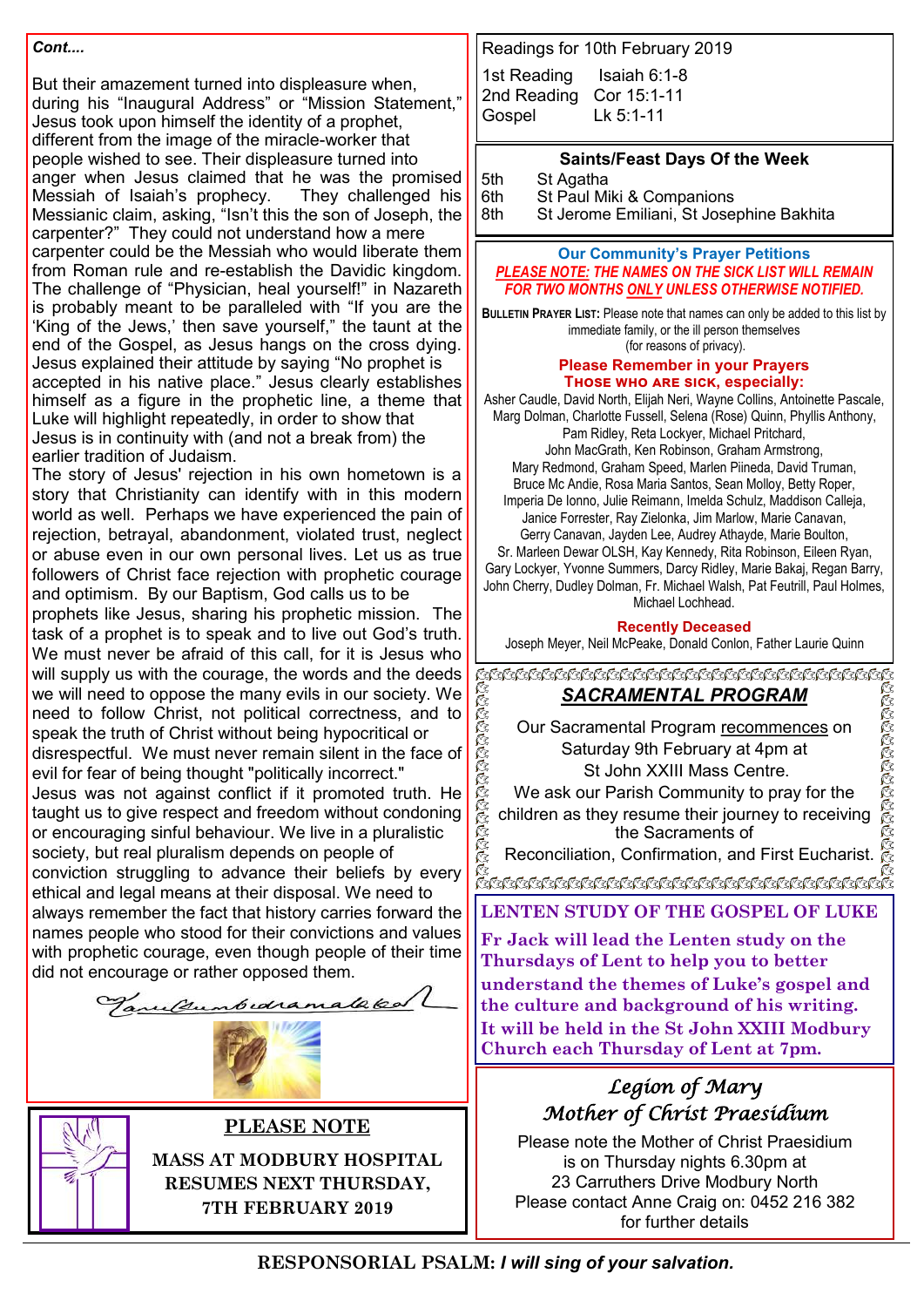#### **ST VINCENT DE PAUL HQ: 1300 729 202 from 9.00am — 1.00pm or www.vinnies.org.au**

#### **St Vincent de Paul Modbury Conference**

*Lord your timeless lesson sings out in the voice of constant waves, in the wind through the trees and in the harmonies of life. Wash clean our ears to hear you, make us listen now, for we need your great wisdom to assist us in our life. Amen.*

We'll receive our first calls for assistance this week. with our companions requesting a home visit for assistance with food, clothing, furniture and budget management.

Our shortages in the pantry starting the year are: Pasta Sauce, Soap, and Toilet Tissue.

It will greatly help if any or all of these items could be placed in the Vinnies' collection basket. Thank-you & God Bless

## **REACH OUT GROUP**

Happy New Year and Welcome back to Reach Out for 2019. Our group meetings resume on **TUESDAY 5th FEBRUARY** starting with Mass at 9.15am

> Tuesday 5th February, 2019 9.15am Mass at St John XXIII

Reader: Jos H

Offertory: Ian D & Judy D Communion: Maureen K & Margaret E Altar Server: Leo N

#### **PLEASE NOTE**

After the Reach Out meeting, everyone is welcome to come for 12pm lunch at: THE VALLEY INN 1210 Grand Junction Road, Hope Valley. Phone: 8264 2266



#### DEVELOPMENT FUND 2019

Congratulations Barbara Sorrell No. 42 Drawn by Dug Dolman for Jo Treadwell Contact: Marg Dolman 8264 1317

to be included in the draw.

## **PARISH PASTORAL COUNCIL**

Our PPC is seeking replacements for two members who have retired. Please consider joining the team who work to assist our Parish Priest in administering the Parish such that it serves the needs of all parishioners. If you would like to volunteer for this role please contact the office. It would be particularly valuable to have representation from

parishioners who attend the 8am Sunday Mass.





#### **Security Improvements at Holy Trinity and St John XXIII**

To improve security at both churches and to meet our

insurance requirement we are in the process of changing the lock and key on the church door (side aluminium door) at Holy Trinity and also the key to the meeting room at St John XXIII.

Please come and collect your key between 9am - 2pmThursday or Friday. If you require a new key please contact: **Jill Brokensha on: 8264 7590** 

Please remember to bring in your old key/s to exchange for the new keys.

Please remember, if you have not already, a \$5 deposit is required which will be refunded to you if and when the key is handed back.

This is necessary as the Parish **must** keep an up-to-date record of those who have access to our Parish church buildings. Thank you

## *Children's Prayer*

All loving father in heaven, remind us of that love, hope and trust we have in you. Help us your people to endure whatever comes our way and that we share our gifts with each other as you have seen to share your gifts of Love with us. We ask this in your name. Amen.

#### **HAPPY BIRTHDAY FEBRUARY BABIES**

- 4th Alex Mills
- 6th Charmaine Fenech
- 7th Kay Bock, Sandra Dini
- 8th Jesse Uern
- 9th Rohan Viceban
- 10th Joanne Flynn
- 



*VOLUNTEERS WANTED* We would like volunteers to form a

Committee to organise Father Peter's 80th Birthday BBQ Celebration which will be on Sunday 28th April, 2019 Please contact Father Manu on: 8264 7590 or email: office@paramodcath.com.au

Come and be a part of the committee in organising this special event of Father's 80th Birthday celebration.



**The next Liturgy Committee Meeting will take place at St John XXIII on Tuesday 5th February at 7pm**

**GOSPEL ACCLAMATION:** *Alleluia, alleluia! The Lord sent me to bring Good News to the poor and freedom to prisoners. Alleluia!*